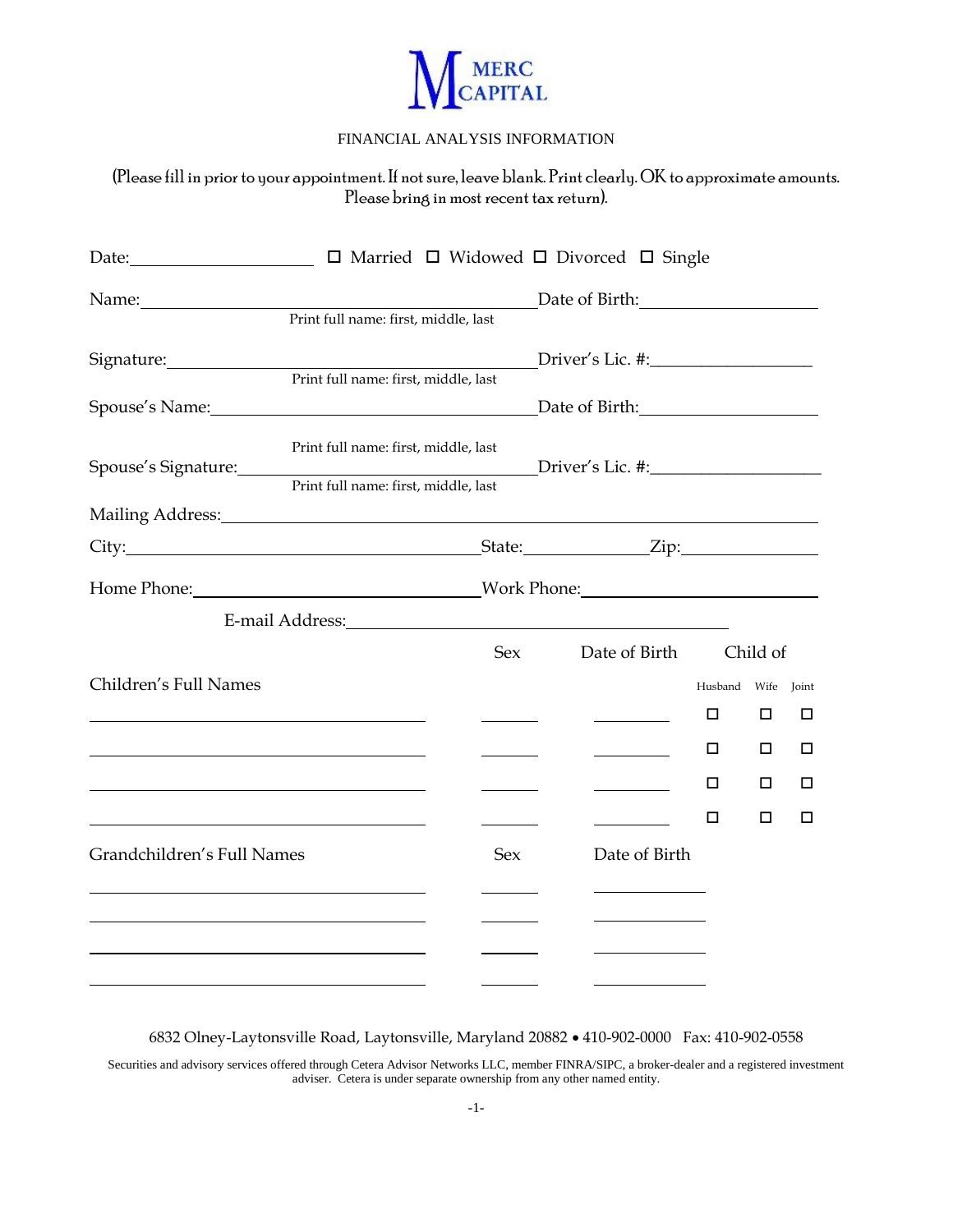| Name of CPA:                                                   | Phone:                    |                                                                                                        |             |                                        |
|----------------------------------------------------------------|---------------------------|--------------------------------------------------------------------------------------------------------|-------------|----------------------------------------|
|                                                                |                           |                                                                                                        |             |                                        |
| Are you concerned about possible Nursing Home Expenses? Y_N___ |                           |                                                                                                        |             |                                        |
|                                                                |                           | AMOUNTS IN BANKS, SAVINGS & LOANS & CREDIT UNIONS (NON-IRA)<br>(i.e., Checking, Savings, Money Market) |             |                                        |
| <b>NAME OF</b><br><b>INSTITUTION</b>                           | TYPE OF<br><b>ACCOUNT</b> | MATURITY<br>DATE                                                                                       | <b>RATE</b> | INTEREST APPROXIMATE<br><b>BALANCE</b> |
|                                                                |                           |                                                                                                        |             | % $\frac{6}{3}$                        |
| 2.                                                             |                           |                                                                                                        |             | % $\frac{6}{5}$                        |
| 3.                                                             |                           | <u> 1990 - Jan James James (f. 1980)</u>                                                               |             | $\frac{\%}{\%}$ \$                     |
| 4.                                                             |                           |                                                                                                        |             | % \$                                   |
| 5.                                                             |                           |                                                                                                        |             | % $\frac{6}{9}$                        |

### **IRA ACCOUNTS AND OTHER RETIREMENT ACCOUNTS**

| <b>ACCOUNT TYPE &amp; LOCATION</b>                                                                                                    | <b>TYPE</b>            | <b>APPROXIMATE</b>  |
|---------------------------------------------------------------------------------------------------------------------------------------|------------------------|---------------------|
| (BANK, BROKER, EMPLOYER)                                                                                                              | (401K, IRA, TSA, ETC.) | <b>MARKET VALUE</b> |
|                                                                                                                                       |                        |                     |
| $\mathcal{D}$<br><u> Andreas Andreas Andreas Andreas Andreas Andreas Andreas Andreas Andreas Andreas Andreas Andreas Andreas Andr</u> |                        |                     |
| 3                                                                                                                                     |                        |                     |
| $\overline{4}$                                                                                                                        |                        |                     |
|                                                                                                                                       |                        |                     |

Planned retirement date: \_\_\_\_\_\_\_\_\_\_\_\_\_\_\_\_\_\_\_\_ or if retired, date retired: \_\_\_\_\_\_\_\_\_\_\_\_\_\_\_\_\_\_\_\_\_\_\_\_\_\_\_\_\_\_\_\_\_\_\_

# **STOCKS AND BONDS (WHERE YOU HOLD CERTIFICATES YOURSELF)**

| NAME OF STOCK/BOND | NUMBER OF SHARES | <b>APPROXIMATE</b>  |
|--------------------|------------------|---------------------|
|                    |                  | <b>MARKET VALUE</b> |
|                    |                  |                     |
| っ                  |                  |                     |
| 3.                 |                  |                     |
| 4                  |                  |                     |

6832 Olney-Laytonsville Road, Laytonsville, Maryland 20882 • 410-902-0000 Fax: 410-902-0558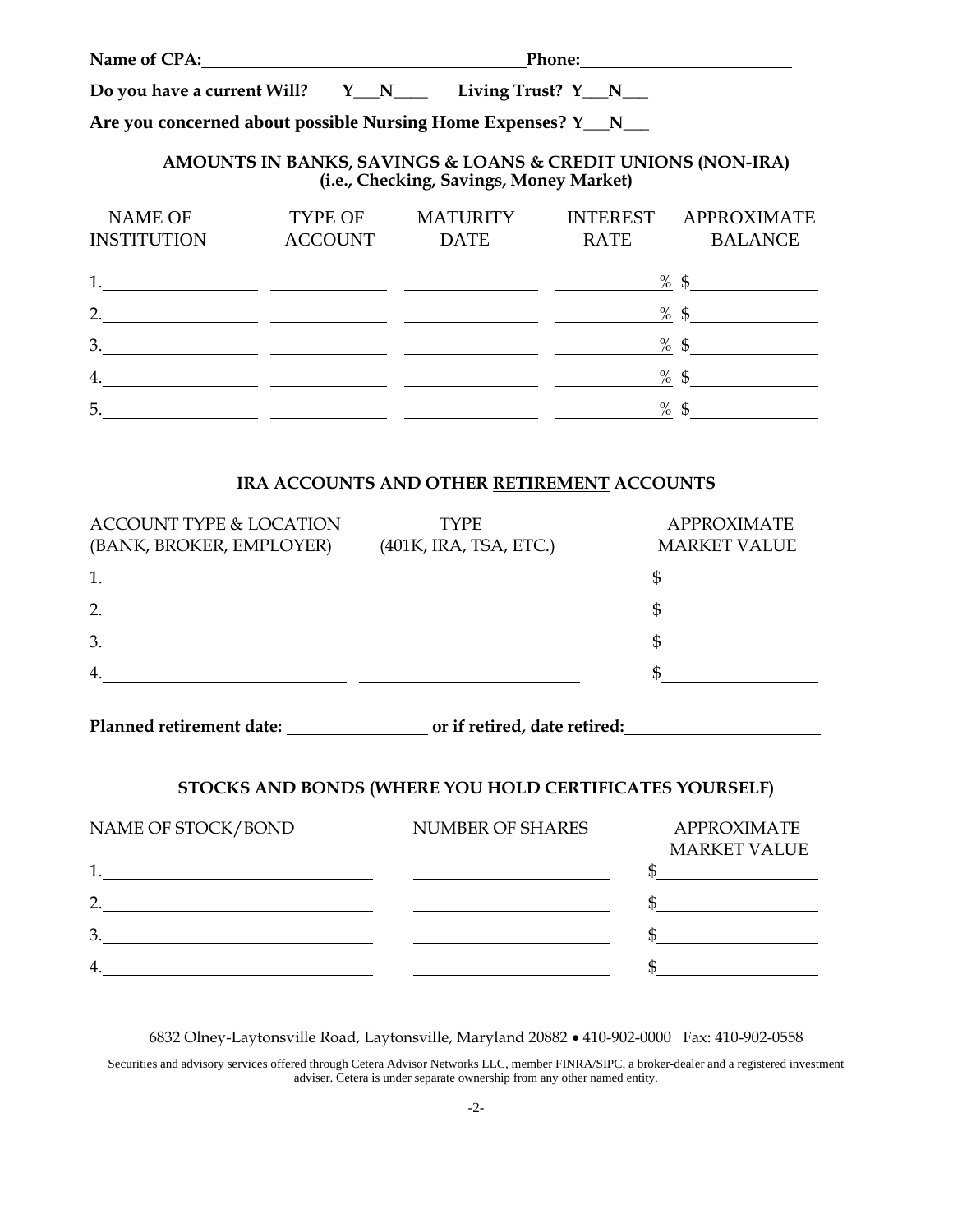## **INVESTMENTS AND/OR BROKERAGE ACCOUNTS**

(Please bring in latest reports/statements)

| NAME OF BROKERAGE FIRM | <b>NUMBER OF SHARES</b> | <b>APPROXIMATE</b>  |
|------------------------|-------------------------|---------------------|
| OR INVESTMENT          |                         | <b>MARKET VALUE</b> |
|                        |                         |                     |
| ∍                      |                         |                     |
| 3.                     |                         |                     |
| 4.                     |                         |                     |

#### **PROMISSORY NOTES & TRUST DEEDS**

(Where someone <u>owes</u> or is paying you on a note)

| <b>NAME OF DEBTOR</b> | <b>INTEREST</b><br><b>RATE</b> | <b>APPROXIMATE</b><br><b>BALANCE OF NOTE</b> |
|-----------------------|--------------------------------|----------------------------------------------|
|                       |                                |                                              |
| ∩                     |                                |                                              |
| 3.                    |                                |                                              |

## **RESIDENCE AND OTHER REAL ESTATE OWNED**

(use another sheet if more space is needed)

| PROPERTY ADDRESS | ORIGINAL<br><b>COST</b> | APPROX.<br><b>VALUE</b> | <b>DEBT NET</b> | <b>CASHFLOW</b><br><b>BEFORE DEPREC</b> |
|------------------|-------------------------|-------------------------|-----------------|-----------------------------------------|
|                  |                         |                         |                 | (if a rental)                           |
|                  |                         |                         |                 |                                         |
| ∍                |                         |                         |                 |                                         |
| 3.               |                         |                         |                 |                                         |

#### **LIMITED OR GENERAL PARTNERSHIPS**

| NAME OF PARTNERSHIP |                                                 | TYPE OF INVESTMENT APPROXIMATE MARKET            |  |  |
|---------------------|-------------------------------------------------|--------------------------------------------------|--|--|
|                     |                                                 | <b>VALUE or AMOUNT INVESTED</b><br>$\frac{1}{2}$ |  |  |
| 2.                  |                                                 |                                                  |  |  |
| 3.                  | <u> 1990 - Johann John Stein, mars et al. (</u> |                                                  |  |  |
|                     | <b>OTHER ASSETS</b>                             |                                                  |  |  |
|                     |                                                 | $\mathbb{S}$                                     |  |  |
|                     |                                                 |                                                  |  |  |
| 3.                  |                                                 |                                                  |  |  |

6832 Olney-Laytonsville Road, Laytonsville, Maryland 20882 • 410-902-0000 Fax: 410-902-0558